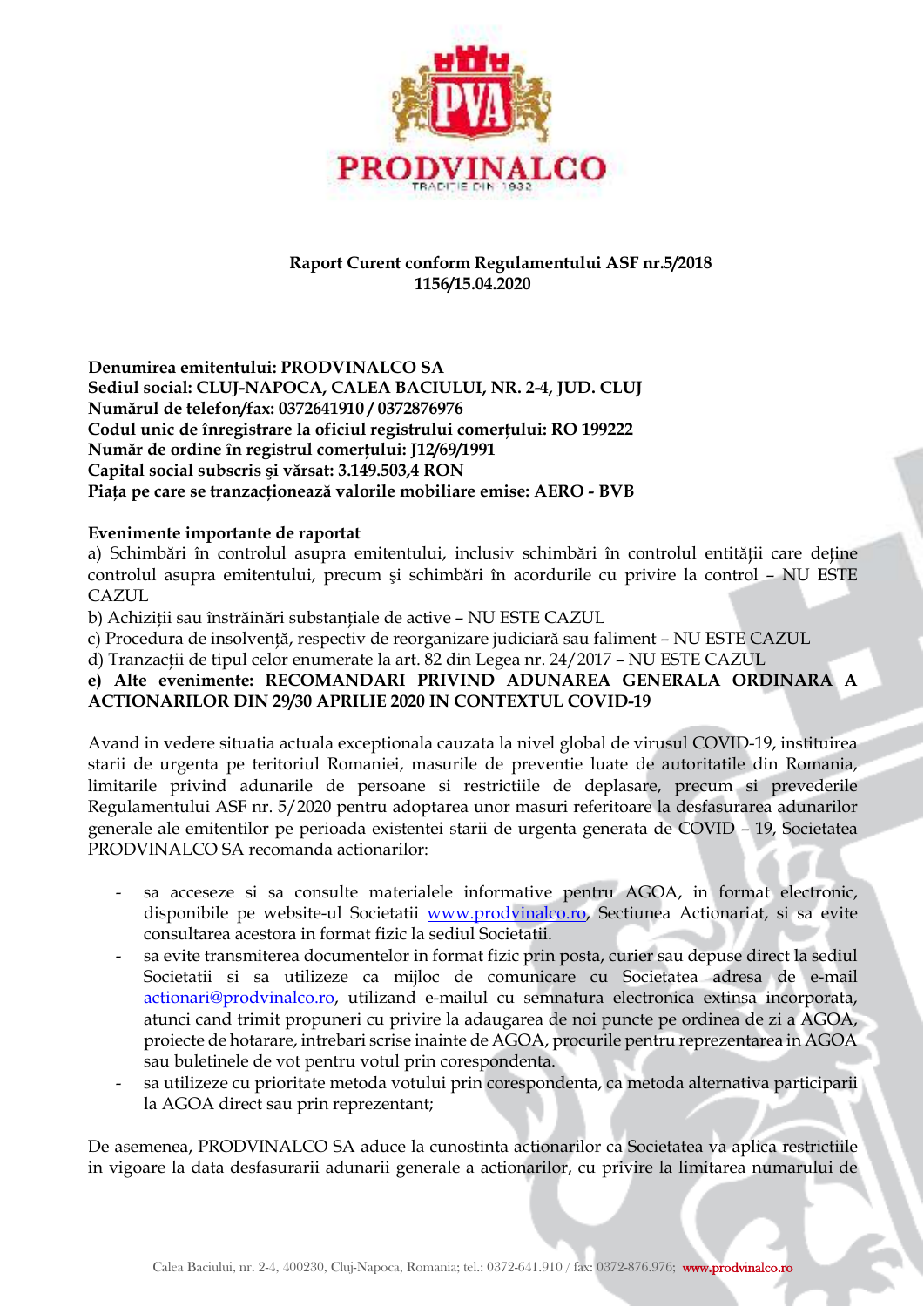

participanti la evenimente desfasurate in spatii inchise, in functie de deciziile exprese adoptate de autoritati.

Societatea avertizeaza actionarii ca participarea la evenimente/intruniri publice desfasurate in spatii inchise, in conditiile impuse de autoritati la acel moment, expune participantii la o posibila contaminare cu coronavirusul SAR-CoV-2, iar Societatea PRODVINALCO SA si/sau conducerea Societatii nu vor putea fi tinute raspunzatoare pentru un astfel de risc.

DIRECTOR GENERAL DASCAL ALEXANDRU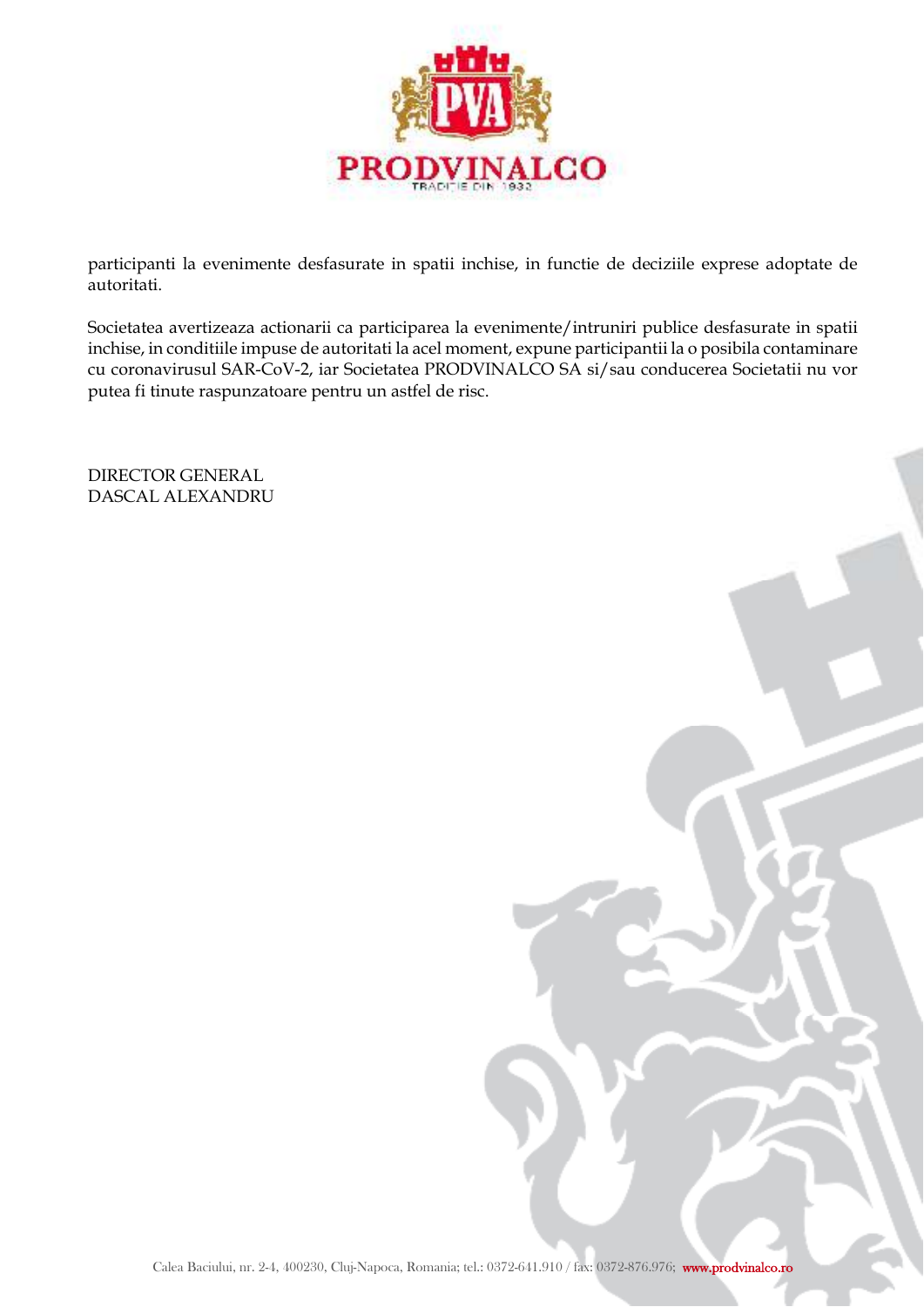

## **The current report according to ASF Regulation No.5 / 2018**

**Report date: 1156/15.04.2020** 

**Name of the company: PRODVINALCO S.A. Headquarters: 400230, Cluj-Napoca, no. 2-4 Calea Baciului, Cluj County Phone: 0040-0372-641.910; Fax: 0040-0372-876.976 Trade Registry Number: J12/68/1991 Individual identification number: 199222 Share capital: RON 3,149.503.4 Symbol: VAC Legal Stock Market: AERO – BVB** 

**I. Important events: Changes in the control of company: not applicable Acquisitions and disposals of substantial assets: not applicable Bankruptcy proceedings: not applicable Transactions of the kind listed in art. 82 – Law 24/2017: not applicable Other events: RECOMMENDATIONS REGARDING THE MEETING OF OGSM FROM APRIL 29/30, 2020 IN THE CONTEXT OF COVID-19** 

Considering the current exceptional situation caused globally by the COVID-19 virus, the state of emergency established in the Romanian territory, the preventive measures taken by the Romanian authorities, the limitations regarding the assemblies of persons and the restrictions of movement, as well as the provisions of the ASF Regulation no. 5/2020 for the adoption of measures regarding the conduct of general meetings of the issuers during the existence of the state of emergency generated by COVID - 19, the Company PRODVINALCO SA recommends to the shareholders:

- to access and consult the informative materials for the OGMS, in electronic format, available on the Company's website www.prodvinalco.ro , the Shareholders Section, and to avoid consulting them in physical format at the Company's headquarters.
- to avoid sending the documents in physical format by post, courier or directly deposited at the Company's headquarters and to use the e-mail address actionari@prodvinalco.ro , using the email with the extended electronic signature incorporated, when submitting proposals regarding the addition of new items on the agenda of the OGMS, draft decisions, written questions before the OGMS, proxies for representation in the OGMS or the voting form by correspondence.
- to use as a priority the method of voting by correspondence, as an alternative method of participating in the OGMS directly or through a representative.

Also, PRODVINALCO SA informs the shareholders that the Company will apply the restrictions in force at the date of the general meeting of shareholders, regarding the limitation of the number of